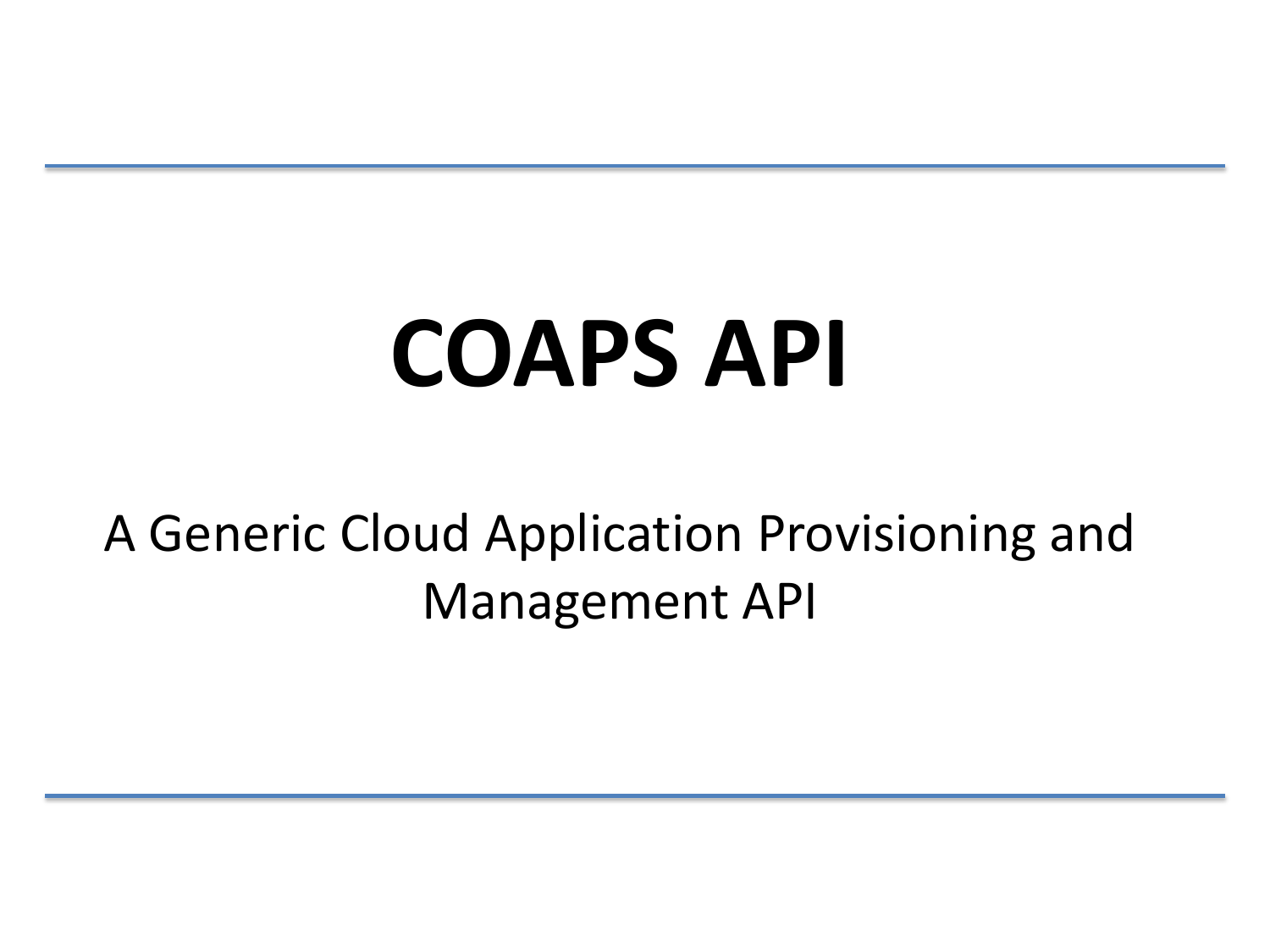#### Why COAPS ?

O

O

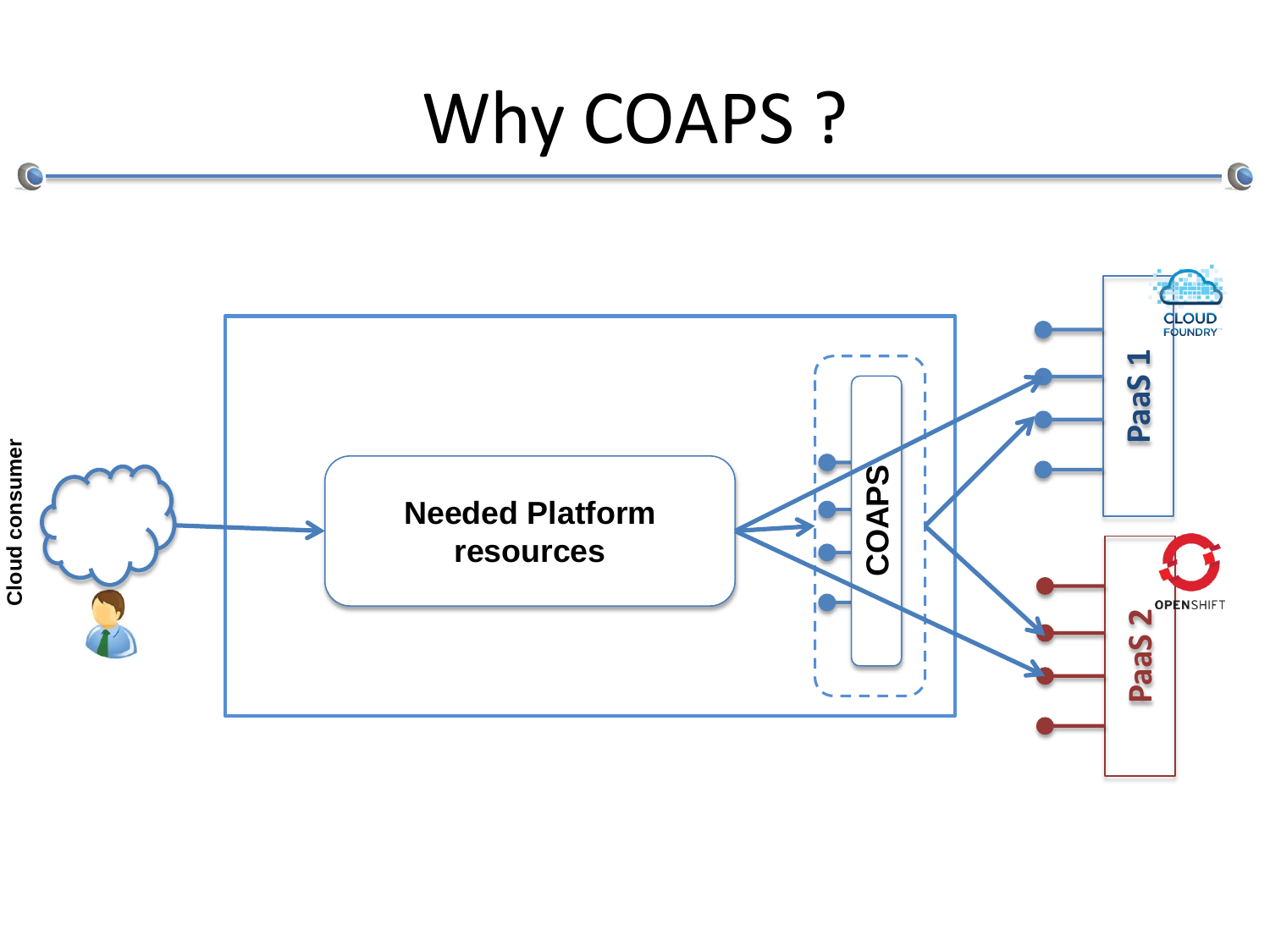### What's COAPS ?

- **PaaS-independent** approach for the provisioning and management of applications in the Cloud
	- **Resource description manifest** to express user requirement
	- **Unified description model** for cloud application description
	- **Generic RESTful API** to interact with heterogeneous PaaS

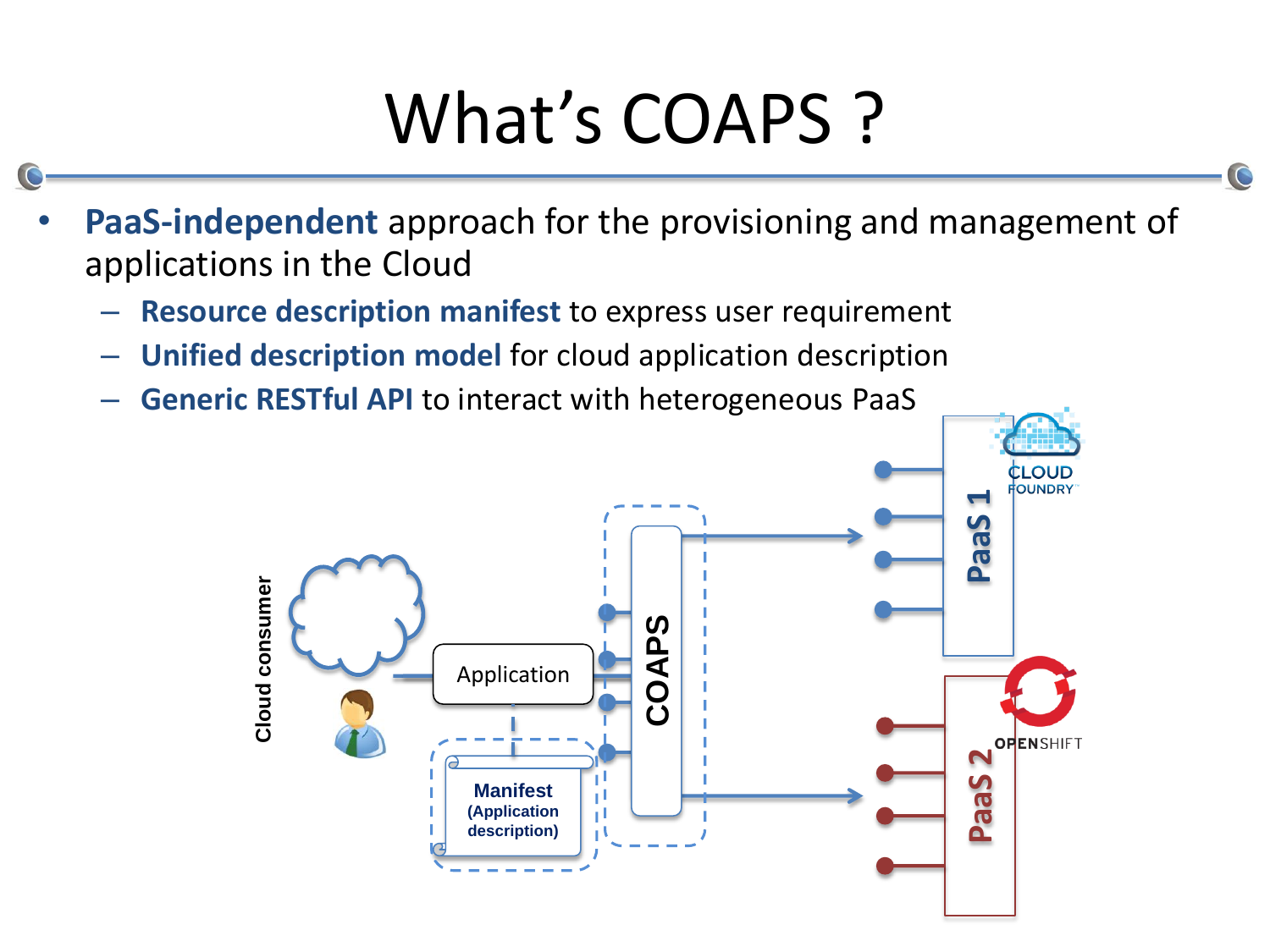#### COAPS : Resource description manifest



- **Application:** Any computer software or program that can be hosted and executed by a PaaS**.**
- **Environment :** All platform components/resources needed to host and execute the application to deploy.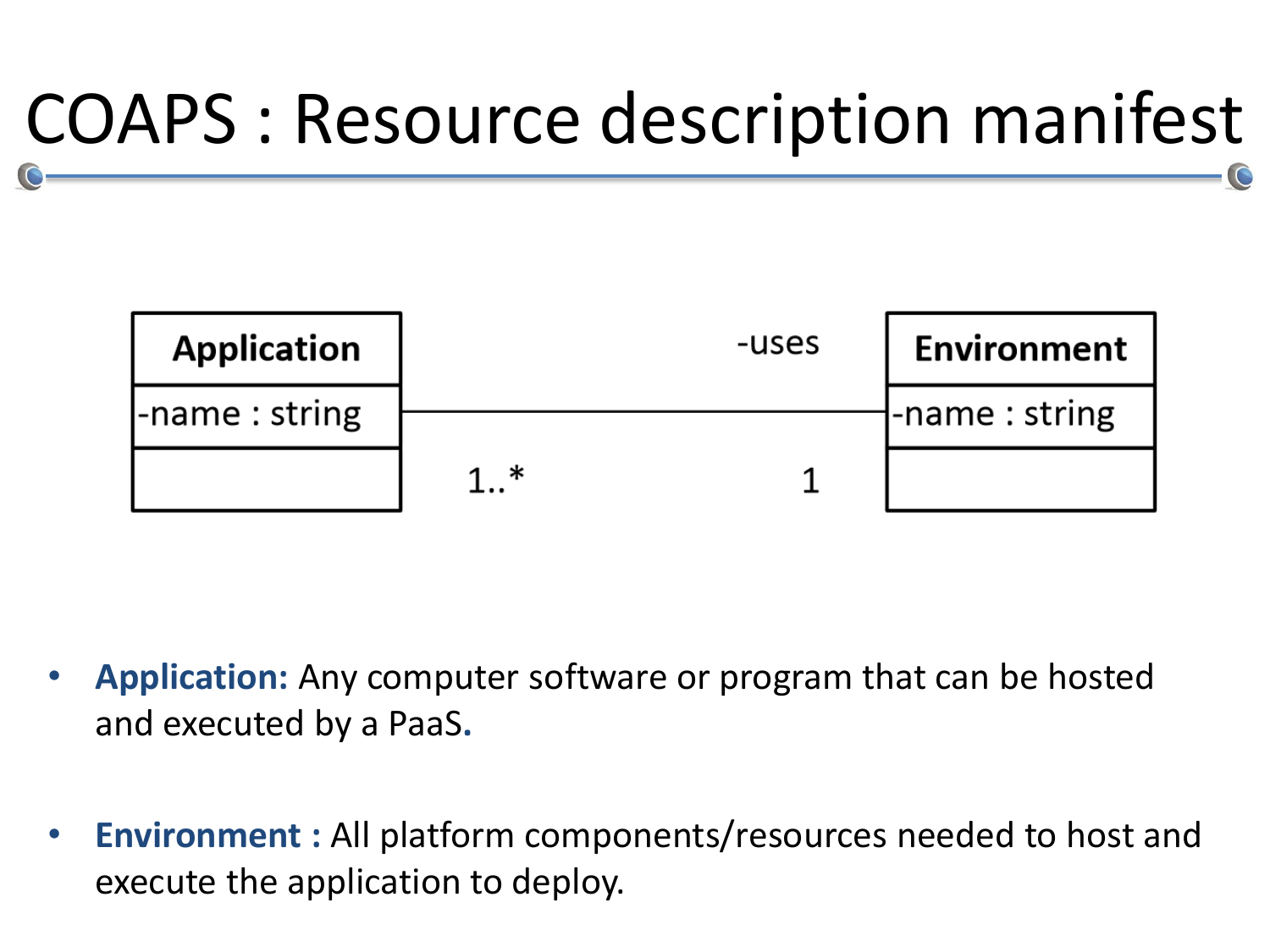C

• **Application model**

O

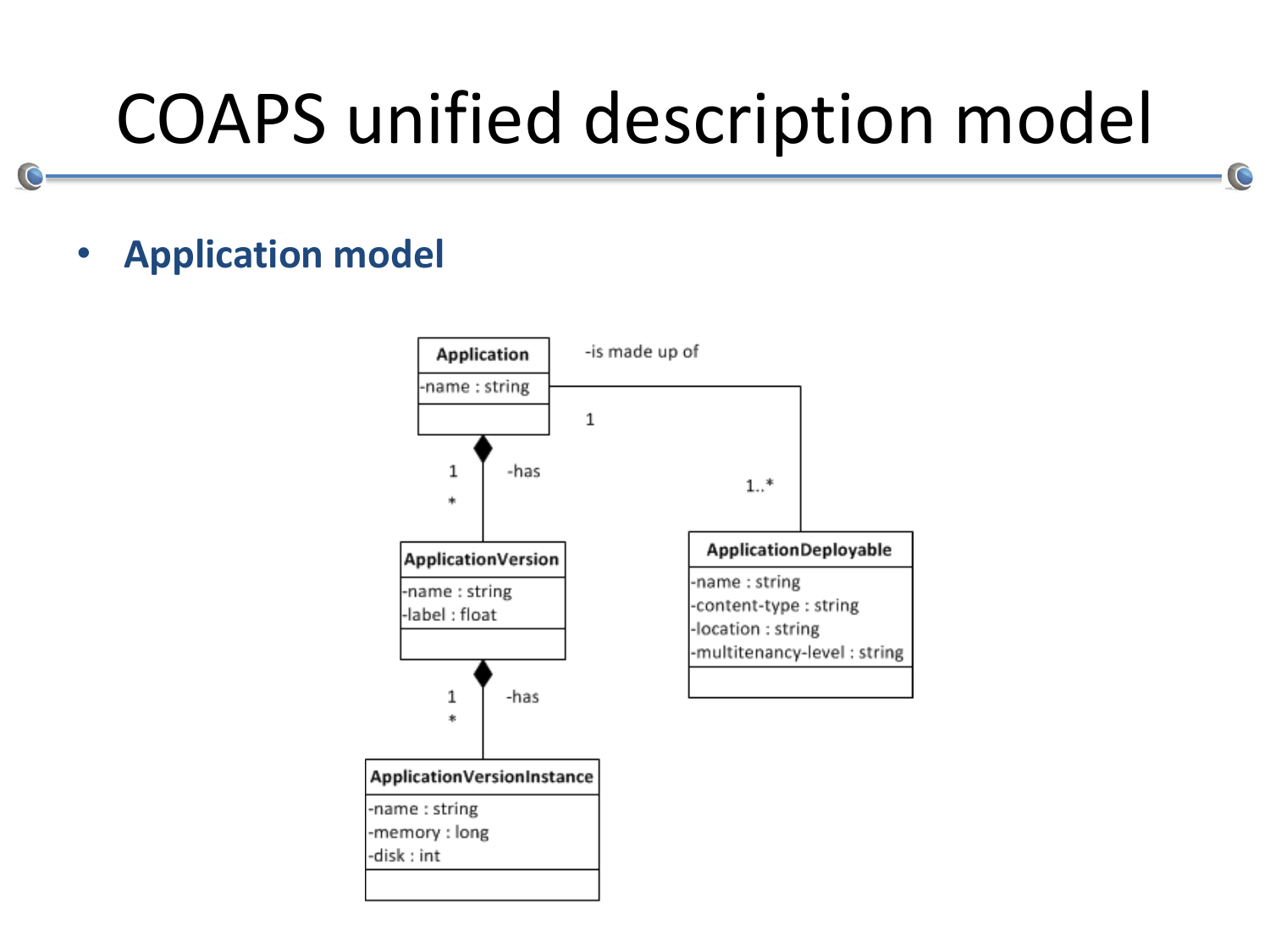#### • **Application manifest**

<?xml version="1.0" encoding="UTF8"?>

kpaas application manifest name="<mark>ServletSampleApplicationManifest" xmlns="http://www.compatibleone.fr/schemes/paasmanifest.xsd"></mark> <description>This manifest describes a Sample Servlet.</description>

<paas application name="ServletSampleApplication" environement="JavaWebEnv">

<description>Sample Servlet application description.</description>

<paas application version name="version1.0" label="1.0">

<paas application deployable name="SampleServlet.war" content type="artifact"

location="C:\Users\yangui\Desktop\SampleServlet\deployable" multitenancy level="SharedInstance"/>

<paas application version instance name="Instance1" initial state="1" default instance="true" memory="128" disk="2"/> <paas application version instance name="Instance1" initial state="1" default instance="true" memory="256" disk="2"/> </paas application version>

</paas application>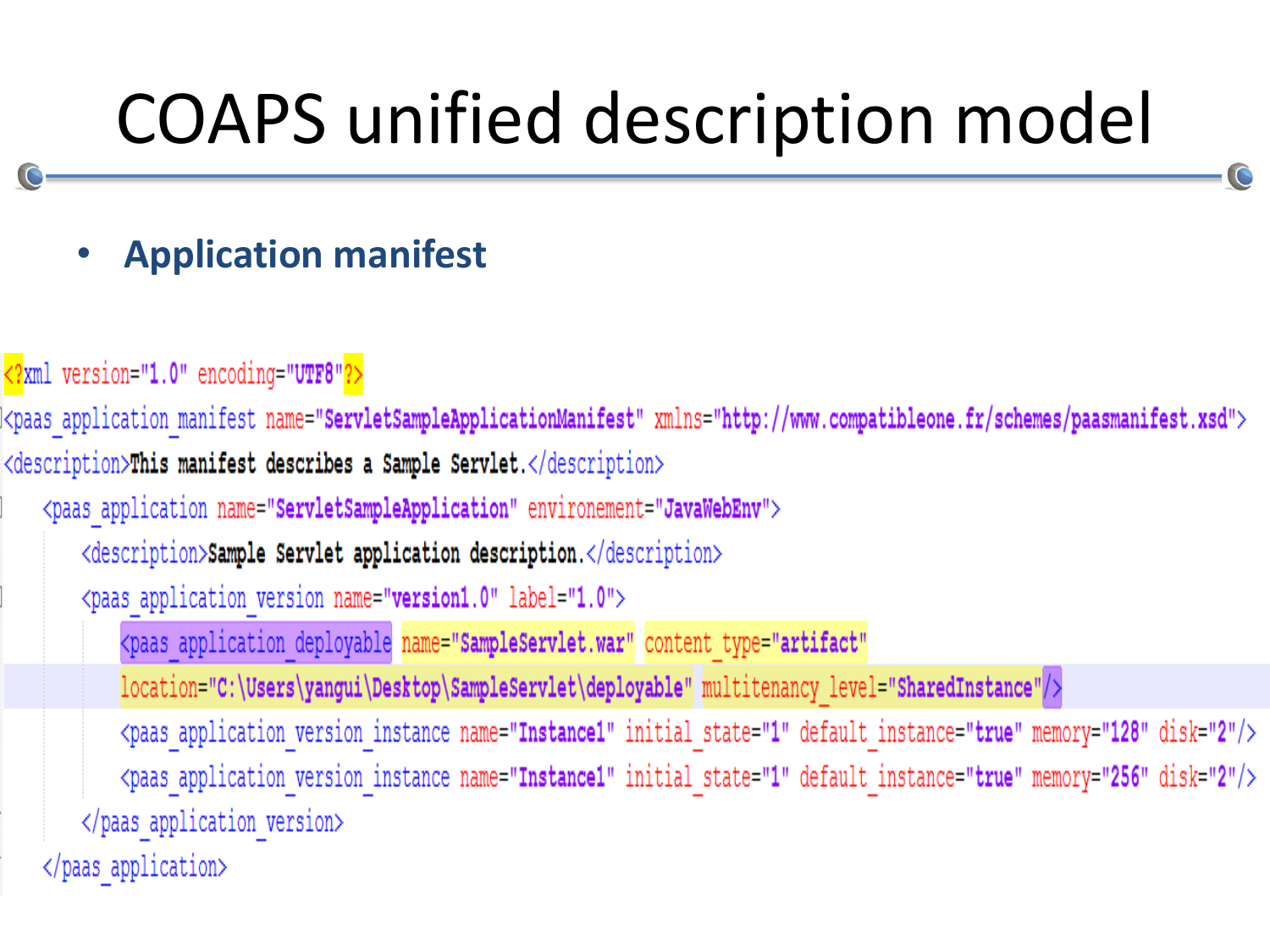C

• **Environment model**

C

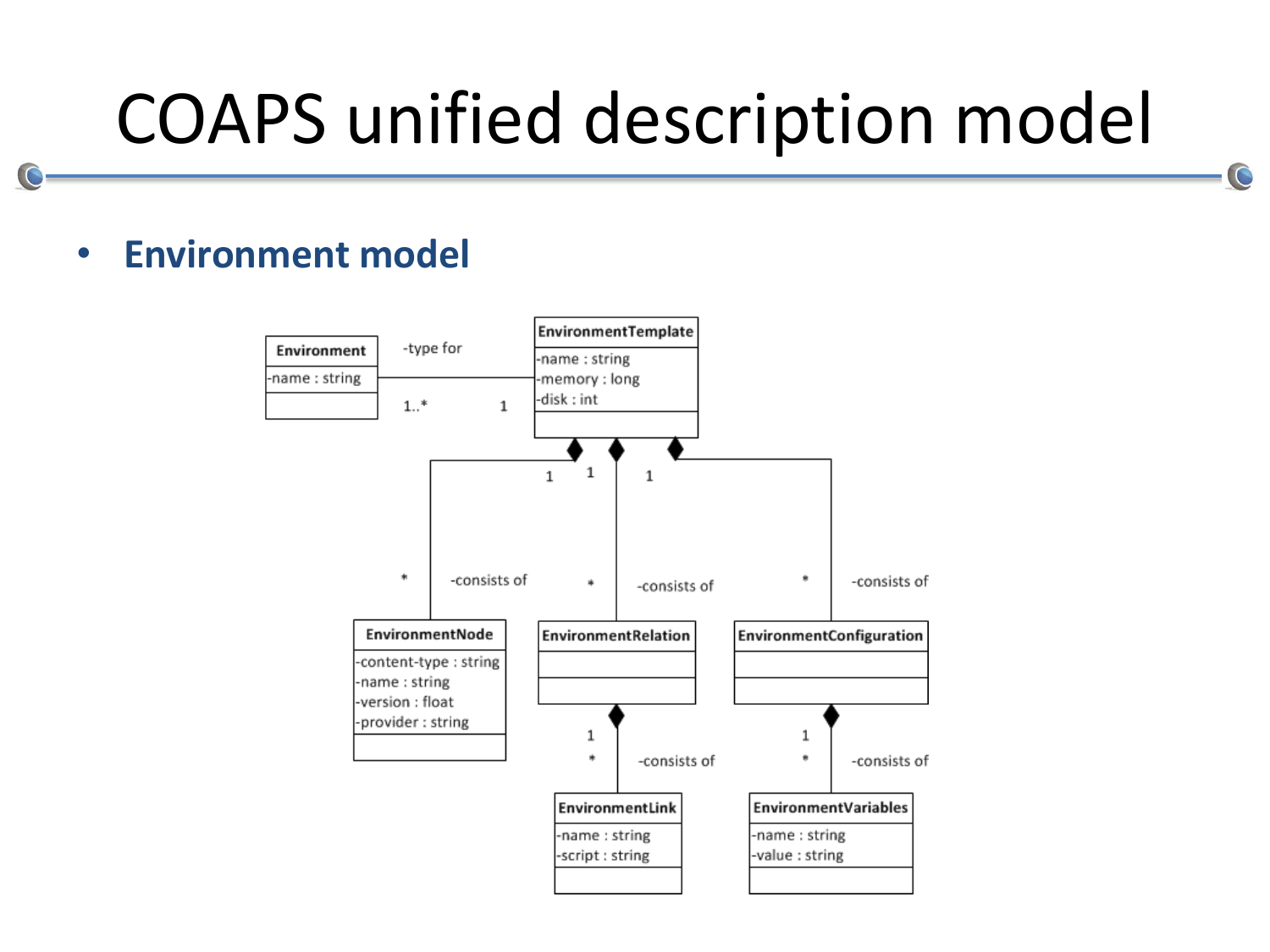#### • **Environment manifest**

```
<paas environment name="JavaWebEnv" template="TomcatEnvTemp">
        <paas environment template name="TomcatEnvTemp" memory="" disk="">
            <description>TomcatServerEnvironmentTemplate</description>
            <paas environment node content type="container" name="tomcat" version="" provider="CF"/>
            <paas_environment_node_content_type="database"_name="mysql" version="" provider="0S"/>
            <paas environment relation>
                <paas environment link name="dbBinding" script=""/>
                <paas environment link name="" script=""/>
            </paas environment relation>
            <paas environment configuration>
                <paas environment variable name="" value=""/>
                <paas environment variable name="" value=""/>
            </paas environment configuration>
        </paas environment template>
    </paas environment>
</paas application manifest>
```